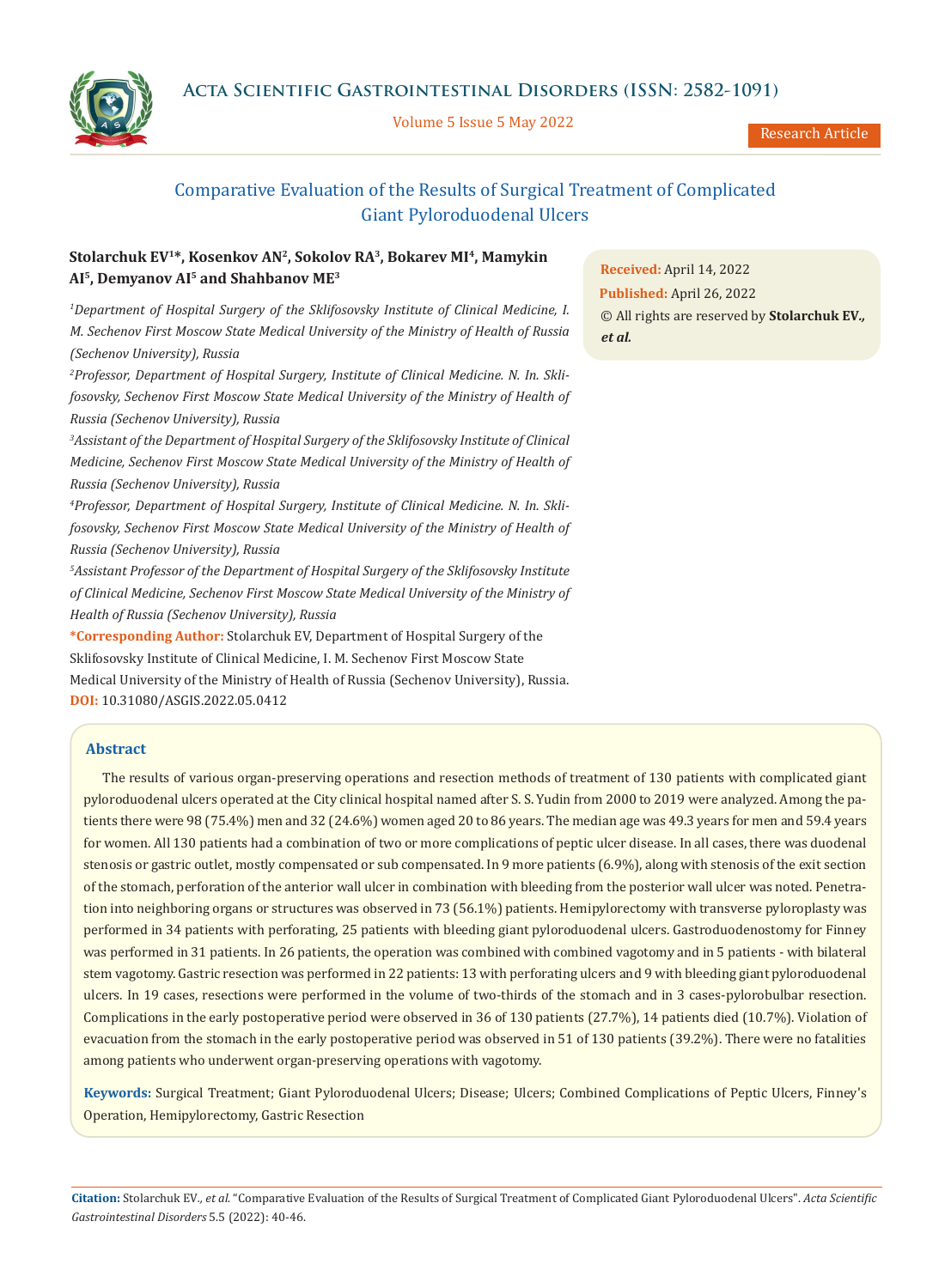### **Introduction**

The development and introduction into clinical practice of new anti-ulcer drugs did not lead to a significant reduction in the frequency of complications of peptic ulcer disease and associated mortality [1-3]. Mortality is especially high in patients with giant ulcers of the stomach and duodenum. Giant ulcers are considered to be those whose crater size is more than 20 mm for the pyloroduodenal region, and more than 30 mm for ulcers localized in the stomach  $[4,5]$ . The predominant localization of giant ulcers is the pylorus and duodenal bulb area  $[6]$ . The interest in giant ulcers is explained by the fact that the treatment of patients with such ulcers is still a serious problem in surgical gastroenterology. According to recent studies, the number of patients with giant ulcers is 40.8% among all those hospitalized in surgical hospitals for complications of peptic ulcer disease [7].

#### **Relevance**

Publications devoted to the surgical treatment of complicated giant pyloroduodenal ulcers are few and demonstrate the lack of a unified point of view regarding the nature and scope of the operation. When perforating giant ulcers, preference is still given to suturing the perforating hole, often atypical, using a large omentum  $[8,9]$ , which is associated with a significant number of complications in the early postoperative period, as well as relapse of the disease and a high probability of repeated complications. These circumstances are inevitably associated with a significant increase in the duration of hospitalization, disability after discharge from the hospital, and are also the cause of repeated hospitalizations.

Recommended by a number of authors as a radical operation, gastric resection in perforated and bleeding giant pyloroduodenal ulcers is accompanied by significant mortality, reaching 12% in perforation and  $17\%$  in bleeding [10]. Organ-preserving operations with vagotomy in giant pyloroduodenal ulcers, as evidenced by literature data, are rarely performed. Nevertheless, their authors report lower postoperative mortality and better functional results in the long term after surgery [2,3,6,12-14].

The effectiveness of any operation is determined based on the study of its results at various times after its completion. There are few works devoted to the comparative evaluation of various surgical interventions for complicated giant pyloroduodenal ulcers  $[11]$ . The few available studies relate mainly to the results of one of the methods of surgical interventions performed in patients with giant pyloroduodenal ulcers [8,9,15,16].

Our study is devoted to the study of the immediate and longterm results of various surgical interventions both with and without vagotomy, as well as gastric resection in patients with complicated giant pyloroduodenal ulcers.

# **Materials and Methods**

 The results of various organ-preserving operations and resection methods of treatment of 130 patients with complicated giant pyloroduodenal ulcers operated at the city clinical hospital named after S. S. Yudin in Moscow from 2000 to 2019 are analyzed.

Among the patients there were 98 (75.4%) men and 32 (24.6%) women aged 20 to 86 years. The average age of men was 49.3 years, women - 59.4 years. Ulcerative anamnesis was collected in 99 patients (76.3%), the rest had a low-symptomatic or asymptomatic course of the disease. Complications of peptic ulcer disease in the anamnesis were noted in 33 patients (25.4%). Bleeding was previously observed in 20 (15.4%) patients, in 6 of them-repeated. Regarding the perforation of the ulcer, 13 patients were operated on earlier, they were sutured with a perforated hole.

71 patients were operated on for perforation of giant pyloroduodenal ulcers, 59 patients were operated on for ulcerative bleeding. Serous peritonitis was found in 21 (29.5%) patients, fibrinous in 36 (50.7%) patients, and 14 patients (19.7%) had fibrinous-purulent peritonitis. According to the prevalence, diffuse peritonitis was observed in all operated patients who underwent organ-preserving operations with vagotomy, local or diffuse peritonitis was observed in patients who underwent gastric resection. All patients who underwent palliative interventions had fibrinous-purulent peritonitis.

Based on the study of a set of clinical and laboratory data, such as the general condition of patients, hemodynamic parameters, laboratory data, mild blood loss was noted in 18 (30.5%) patients, moderate severity-in 28 (47.4%) patients, and 13 (22.1%) patients were hospitalized with severe blood loss.

All 130 patients had a combination of two or more complications of peptic ulcer disease. In all cases, there was duodenal stenosis or gastric outlet, mostly compensated or sub-compensated. In another 9 patients (6.9%), along with stenosis of the exit part of the stomach, perforation of the anterior wall ulcer in combination with bleeding from the posterior wall ulcer was noted. Penetration into neighboring organs or structures was observed in 73 (56.1%) patients.

**Citation:** Stolarchuk EV*., et al.* "Comparative Evaluation of the Results of Surgical Treatment of Complicated Giant Pyloroduodenal Ulcers". *Acta Scientific Gastrointestinal Disorders* 5.5 (2022): 40-46.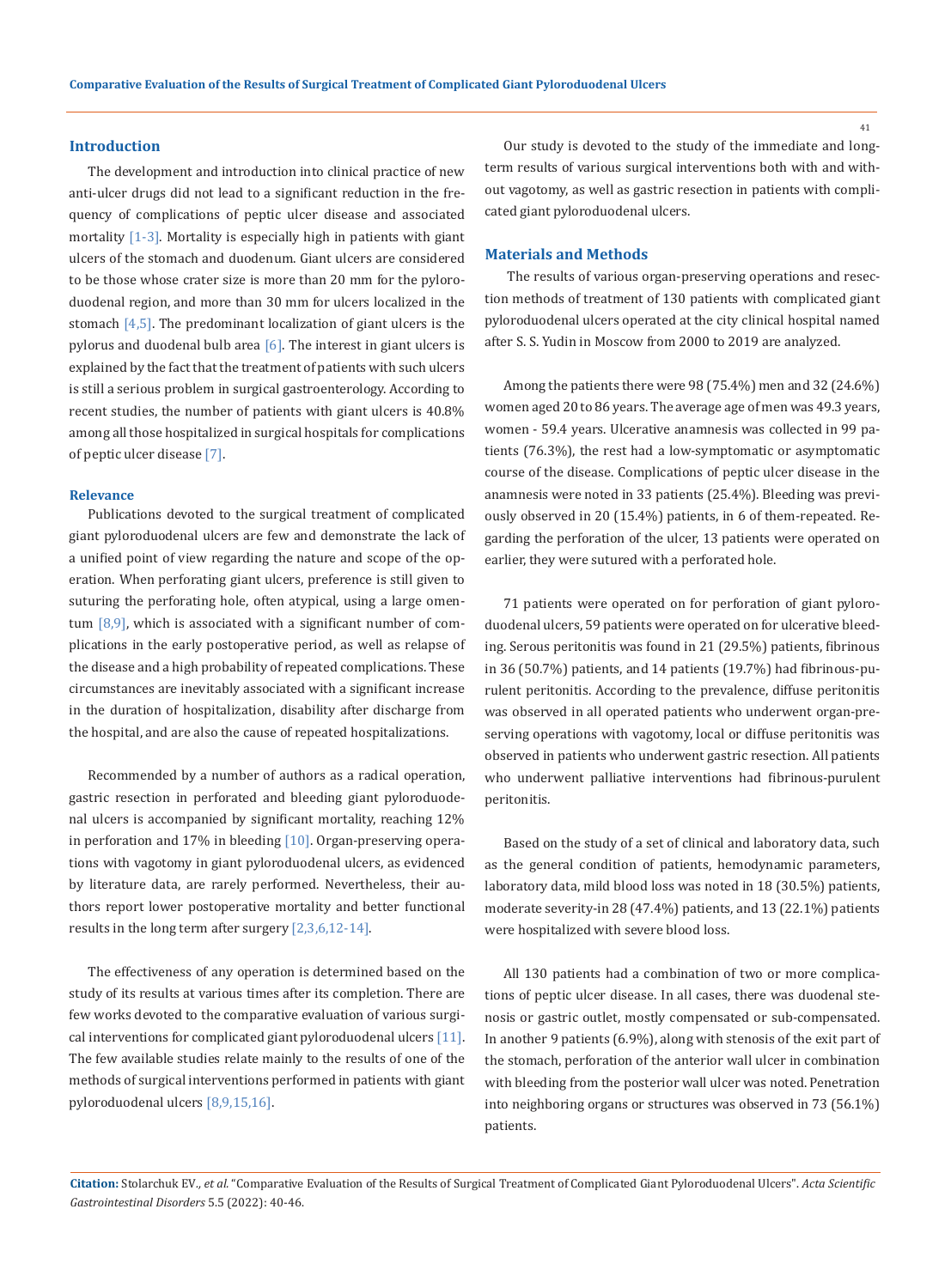Taking into account the nature of the performed surgical interventions, all patients were divided into 4 groups. The first group included 59 patients who underwent transverse pyloroplasty in combination with combined vagotomy after excision of a perforated or bleeding giant ulcer of the anterior wall of the pylorus.

The second group consisted of 31 patients with localization of a giant ulcer in the duodenal bulb, who underwent gastroduodenostomy according to Finney in combination with combined vagotomy.

The third group included 22 patients who underwent pylorus and duodenal bulb resection or resection of 2/3 of the stomach with a circular giant ulcer with gastroduodenoanoanastomosis. And the fourth group included 14 patients who underwent palliative interventions: suturing of a perforated ulcer or stitching of bleeding vessels in an ulcer with pyloric or duodenoplasty.

#### **Study**

Hemipylorectomy with transverse pyloroplasty was performed in 34 patients with perforating in 25 patients with bleeding giant pyloroduodenal ulcers. The indication for its implementation was the localization of a perforated or bleeding ulcer in the pyloric canal. The most important fragment of the operation with the gigantic size of a perforated or bleeding ulcer of the pyloroduodenal region is its excision together with the anterior semicircle of the pylorus within healthy tissues, because the preservation (even partial) of the posterior semicircle of the pyloric pulp further provides a closure function close to normal. In this variant of pyloroplasty, there is no need to mobilize the duodenum according to Kocher, since after thorough enterolysis in the pylorus area, tension along the suture line usually does not occur  $[11]$ . Therefore, transverse pyloroplasty is less traumatic, less time-consuming and more physiological intervention compared to other drainage operations, which is very important in urgent surgery.

Gastroduodenostomy according to Finney [17] was performed in 31 patients. In 26 patients, the operation was combined with combined vagotomy and in 5 patients - with bilateral stem vagotomy. The indication for surgery in 20 cases was ulcerative bleeding, and in 11 cases-perforation of the ulcer. The reason for performing a gastroduodenostomy according to Finney was the localization of a perforated or bleeding giant ulcer in the duodenal bulb, when the crater of the giant ulcer was at a distance of more than 1 cm from the gatekeeper and performing less traumatic transverse pyloroplasty became impossible. Thanks to a wide gastroduodenostomy, Finney's operation allows you to excise a perforated or bleeding ulcer of the anterior or antero-lateral wall of the duodenum within unchanged tissues, perform a full-fledged revision of the posterior wall for the presence of a combined ulcer, and creates the most favorable conditions for manipulations on a bleeding ulcer of the posterior wall. The mobilization of the duodenum by Kocher always allows the formation of a reliable gastro-duodenal junction within healthy tissues due to the mobilized duodenum and mobile gastric wall.

Stomach resection was performed in 22 patients: 13 with perforating and 9 with bleeding giant pyloroduodenal ulcers. In 19 cases, resections were performed in the volume of two-thirds of the stomach and in 3 cases - resection of the pylorus and duodenal bulb. Gastro-enteroanastomosis was formed according to both Billroth-I and Billroth-II in various modifications. Gastric resection was performed in cases when, during mobilization in the area of the ulcer, the duodenum "breaks", since the abandonment of the ulcerative substrate leads to both early and late postoperative complications. Of the 19 resections in the volume of 2/3 of the stomach, 16 patients underwent resection according to Billroth-II method in the following modifications: according to Balfour with inter-intestinal anastomosis - 7, according to Hofmeister-Finsterer- 4, and according to Ru- 5 resections. According to Billroth-I method, resection was performed in 3 patients. These gastric resections were performed without vagotomy.

Pylorus and duodenal bulb resection was performed in 3 patients; gastro-enteroanastomosis was always formed according to Billroth-I. In all cases, the operation is supplemented by a bilateral stem vagotomy. This type of resection was performed as a forced operation for giant circular pyloroduodenal ulcers, as well as in cases when the surgeon clearly imagined that after excision of a large ulcerative defect in the intestinal wall, plastic surgery would become impossible.

Palliative surgical interventions were performed in 18 patients, 8 of them for ulcer perforation, and 10 for ulcerative bleeding. Palliative operations were performed in patients with widespread fibrinous-purulent peritonitis or severe blood loss, as well as in patients with aggravating concomitant diseases. In case of perforation of the ulcer, suturing of the perforating hole was performed, in 3 cases - omental patch-reinforced suturing. In patients with ul-

**Citation:** Stolarchuk EV*., et al.* "Comparative Evaluation of the Results of Surgical Treatment of Complicated Giant Pyloroduodenal Ulcers". *Acta Scientific Gastrointestinal Disorders* 5.5 (2022): 40-46.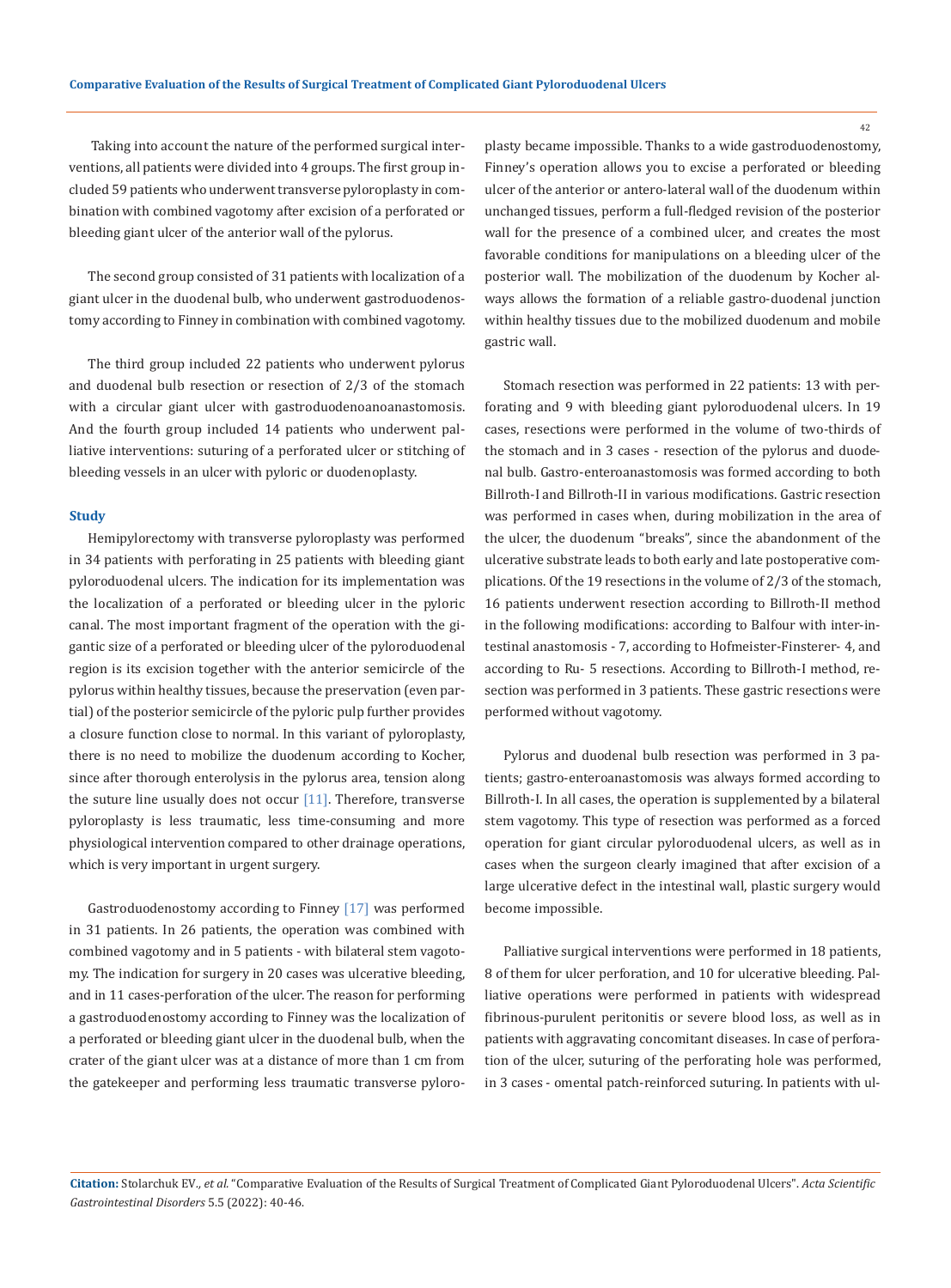cerative bleeding from giant pyloroduodenal ulcers, palliative surgery consisted of longitudinal pyloroduodenotomy and stitching of bleeding vessels in the bottom of the ulcerative crater, followed by suturing of the pyloroduodenotomic opening in the transverse direction.

 Complications in the early postoperative period were observed in 36 of 130 patients (27.7%), 14 patients (10.7%) died.

The greatest number of unsatisfactory results of surgical treatment was observed in patients who had to undergo palliative surgery or gastric resection (Table 1).

| <b>Complications</b>                    | Hemipylorectomy<br>with transverse<br>pyloroplasty $(n = 59)$ | Finney's operation $(n = 31)$<br>Gastric resection $(n = 22)$<br>Palliative surgery $(n = 18)$ | Gastric<br>resection<br>$(n = 22)$ | <b>Palliative</b><br>surgery $(n = 18)$ |
|-----------------------------------------|---------------------------------------------------------------|------------------------------------------------------------------------------------------------|------------------------------------|-----------------------------------------|
| Postoperative wound<br>seroma           | $5(8,5\%)$                                                    |                                                                                                | 3(13,6%)                           |                                         |
| Suppuration of a<br>postoperative wound |                                                               | $3(9,7\%)$                                                                                     |                                    |                                         |
| Eventration of the gland<br>strand      |                                                               |                                                                                                | 2(9%)                              |                                         |
| Recurrence of bleeding<br>from an ulcer | $3(5,1\%)$                                                    |                                                                                                |                                    | $1(5,5\%)$                              |
| Failure of seams                        | 2(3,4%)                                                       |                                                                                                | 2(9%)                              |                                         |
| Hospital pneumonia                      | $3(5,1\%)$                                                    | $1(3,2\%)$                                                                                     | 2(9%)                              |                                         |
| Myocardial infarction                   |                                                               |                                                                                                | $1(4,5\%)$                         | $1(5,5\%)$                              |
| <b>TELA</b>                             |                                                               |                                                                                                | 2(9%)                              |                                         |
| Acute cardiovascular<br>disorders       |                                                               |                                                                                                | $2(9,1\%)$                         | $3(16,6\%)$                             |
| Intraoperative mortality                |                                                               |                                                                                                |                                    | $2(11,1\%)$                             |
| Postoperative mortality                 | 2(3,4%)                                                       |                                                                                                | 5(22,7%)                           | $7(38,8\%)$                             |

**Table 1:** Complications of surgical treatment in the postoperative period.

Thus, out of 18 patients who underwent palliative surgery, 7 (38.8%) died. Of these, 3 were operated on for perforation of giant ulcers, they died on the 2nd and 4th days after surgery from increasing multiple organ failure (16.6%). The remaining 4 patients were operated on for a bleeding giant pyloroduodenal ulcer. Of these, two elderly patients with active prolonged bleeding were operated urgently. In one patient, a giant ulcer penetrated into the liver. A pyloroduodenotomy was performed, stitching of bleeding vessels in the ulcer, however, it was not possible to stop the bleeding-patients died during surgery from massive blood loss (11.1%). Another patient was urgently operated on again on the 5th day due to a recurrence of bleeding from a stitched ulcer. Death also occurred during surgery from massive blood loss. The cause of death of another patient was acute myocardial infarction, which developed on the 2nd day after the operation, performed in an emergency due to massive ulcerative bleeding.

After palliative operations for bleeding giant pyloroduodenal ulcers, three patients were re-hospitalized during the first few months due to a recurrence of bleeding from the ulcer. When they were hospitalized again, they underwent conservative treatment.

Of the 22 patients who underwent gastric resection, complications in the early postoperative period were observed in 12 (54.5%). Violation of the evacuation function of the stomach stump due to anastomosis was noted in 8 (36.4%) patients. Seroma of a postoperative wound developed in 3 patients (13.6%), eventration of a strand of the large omentum in 2 (9.09%), nosocomial pneumonia in 2 (9.09%), failure of anastomosis sutures with the formation of an intraperitoneal abscess in 1 patient after gastric resection according to the Chamberlain-Finsterer and failure of the duodenal stump after resection according to the Ru in a patient with a giant circular duodenal ulcer. 5 patients died after surgery, the mortality rate after gastric resection was 22.7%. The causes of

**Citation:** Stolarchuk EV*., et al.* "Comparative Evaluation of the Results of Surgical Treatment of Complicated Giant Pyloroduodenal Ulcers". *Acta Scientific Gastrointestinal Disorders* 5.5 (2022): 40-46.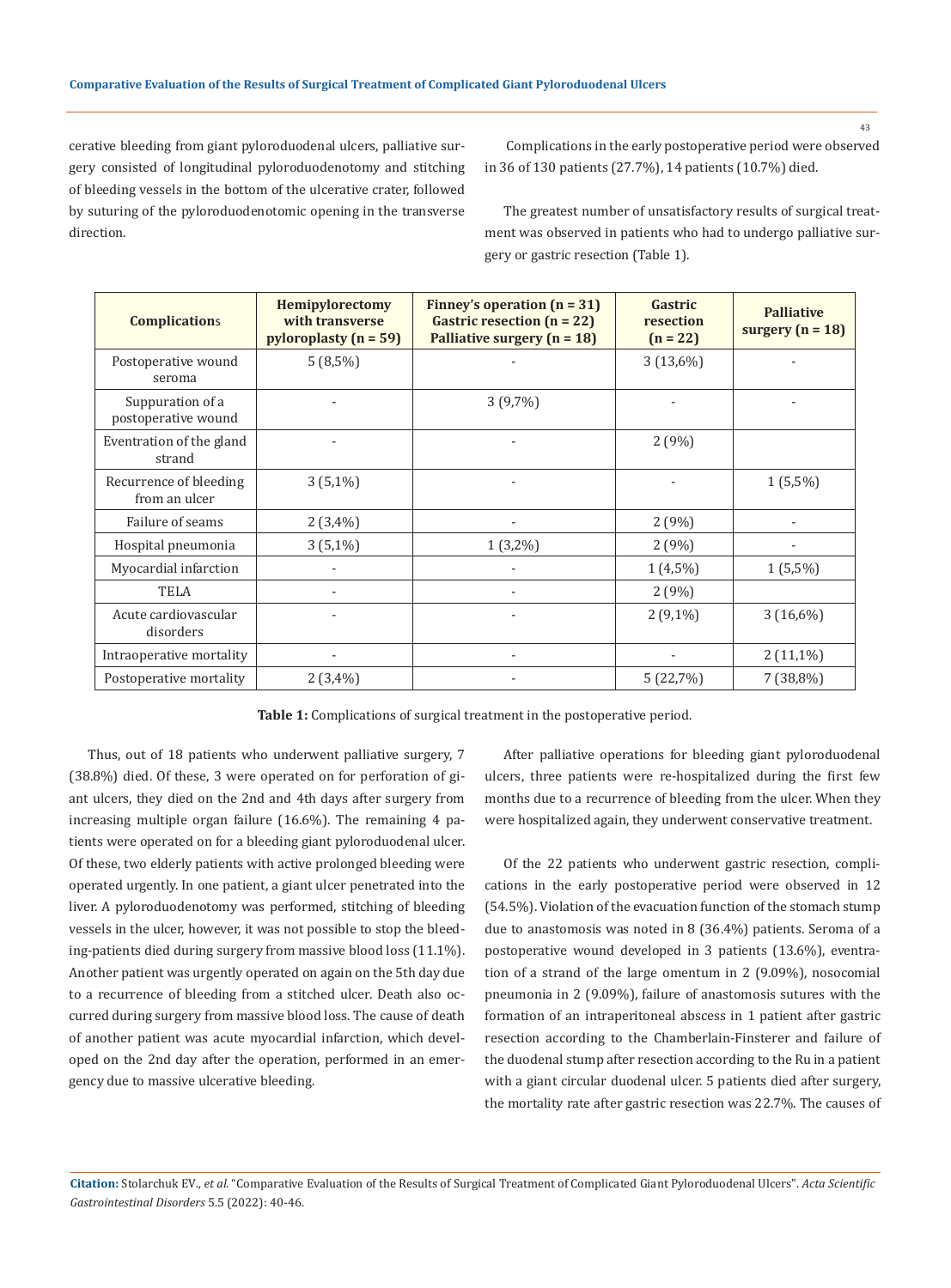death were myocardial infarction in 1 patient, pulmonary embolism in 2 patients operated on for bleeding giant pyloroduodenal ulcers and increasing cardiovascular insufficiency in 2 patients operated on for perforated ulcers.

Of the 19 patients who underwent resection of 2/3 of the stomach, 4 patients died in the early postoperative period, and 1 patient died after resection of the pylorus and duodenal bulb.

After organ-preserving operations with vagotomy, the worst results were noted in the group of patients who underwent anterior hemipylorectomy with transverse pyloroplasty compared with patients who underwent gastroduodenostomy according to Finney. Thus, out of 59 patients after transverse pyloroplasty, various complications were observed in 17 (28.8%) Thus, a recurrence of bleeding from a stitched ulcer of the posterior wall was observed in three (5.08%), the failure of pyloroplasty sutures with the development of an intra-abdominal abscess in 2 patients (3, 38%). Violations of the evacuation function of the stomach due to anastomosis were noted in 12 patients (20.3%). Mortality after hemipylorectomy was 3.38% - 2 patients with severe blood loss died, operated urgently due to massive bleeding from giant ulcers of the pyloric canal. They were diagnosed with the failure of the pyloroplasty sutures on the 4th and 5th days, for which they were operated on again. Death occurred from increasing cardiovascular insufficiency.

After Finney's operation, 3 patients had suppuration of the wound and one patient had hospital pneumonia in 2 patients. There were no fatalities.

Violation of evacuation from the stomach in the early postoperative period was noted in 51 out of 130 patients (39.2%) (Table 2).

| <b>All surgery</b><br>$(n=130)$ | <b>Hemipylorectomy</b><br>with transverse<br>pyloroplasty $(n = 59)$ | Finney's<br>operation<br>$(n = 31)$ | <b>Gastric</b><br>resection<br>$(n = 22)$ |
|---------------------------------|----------------------------------------------------------------------|-------------------------------------|-------------------------------------------|
| 51 (39,2%)                      | $5(8,5\%)$                                                           | 14<br>$(45,2\%)$                    | $8(36,4\%)$                               |

**Table 2:** Violation of the evacuation function of the stomach in the postoperative period.

Gastrostasis in these periods were more often observed after Finney's surgery (45.2%) and after anterior hemipylorectomy with transverse pyloroplasty (52.5%). In patients who underwent transverse pyloroplasty, evacuation disorders were caused by edema in the area of the anastomosis, whereas after gastroduodenostomy according to Finney, most patients in the area of pyloroplasty had moderate swelling of the mucosa while maintaining a sufficient diameter of the anastomosis. Evacuation disorders in these patients were associated with the error of performing the intervention when the distal branches of the Latarge nerve were involved in the formation of the second row of sutures. In the future, if the recommendations given by the author of the operation were followed, such complications were not observed.

#### **Discussion**

Despite many years of extensive discussion in the literature of the results of surgical treatment of complications of gastric ulcer and duodenal ulcer, there are relatively few works that would give a comparative assessment of surgical methods of treatment in patients with complicated giant pyloroduodenal ulcers [11,15]. The available works usually relate mainly to one method of treatment in this category of patients [15,16]. The analysis of publications indicates that there is no consensus among surgeons regarding the volume and nature of surgery for bleeding or perforation of giant ulcers.

The interest in giant ulcers is explained by the fact that surgical treatment of their complications, usually combined, is a serious problem in urgent surgery. The course of the disease in patients with giant ulcers often has a complicated character; most of them surgical interventions are performed for emergency and urgent indications due to perforation of the ulcer or profuse ulcerative bleeding, against the background of severe blood loss. The massive cicatricial-inflammatory perifocal changes that occur, spreading to neighboring structures and organs over a long period, cause non-standard situations during surgery, greatly complicating the performance of not only gastric resection, but minimal palliative operations.

A clinical analysis was carried out in 130 patients with giant complicated pyloroduodenal ulcers, who underwent various surgical interventions in the period from 2000 to 2019 at the City

**Citation:** Stolarchuk EV*., et al.* "Comparative Evaluation of the Results of Surgical Treatment of Complicated Giant Pyloroduodenal Ulcers". *Acta Scientific Gastrointestinal Disorders* 5.5 (2022): 40-46.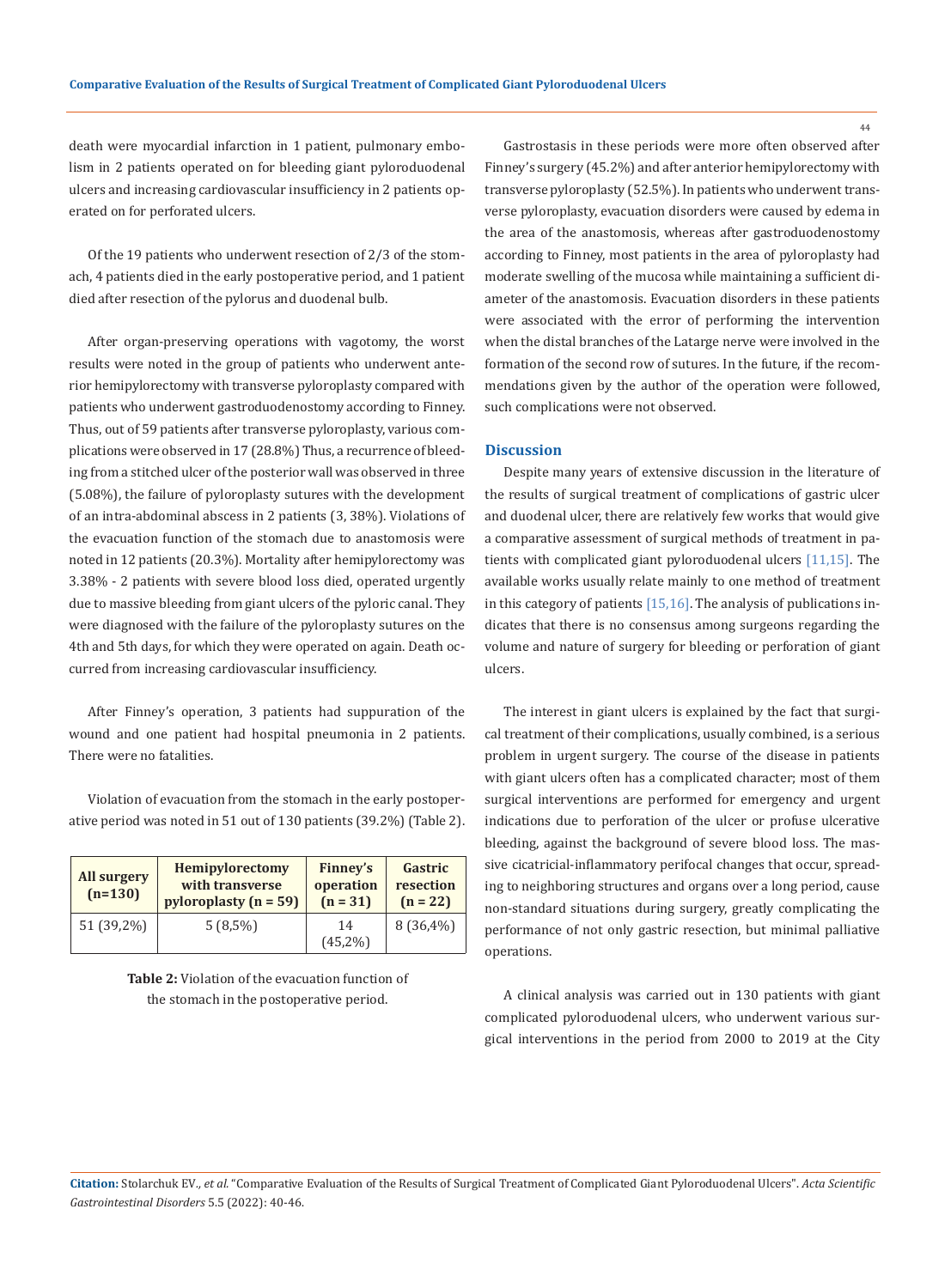clinical hospital named after S. S. Yudin in Moscow: gastric resections, organ-preserving operations with vagotomy, as well as palliative surgical interventions consisting in suturing a perforated hole or stitching bleeding vessels in an ulcerative crater. Most of the patients were men under the age of 50. Ulcerative anamnesis occurred in 76.3% of patients, in the rest the course of the disease was asymptomatic. Of the total number of patients, 71 patients (54.6%) were operated on for ulcer perforation, and 59 patients (45.4%) surgical interventions were performed in connection with ulcerative bleeding. The majority of patients with perforation of giant pyloroduodenal ulcers had serous (29.5%) or serous-fibrinous (50.7%) peritonitis. The majority of patients with bleeding giant pyloroduodenal ulcers had moderate (47.4%) blood loss, or severe blood loss (22.1%). All 130 patients had two or more complications of peptic ulcer disease, as well as stenosis of the gastric outlet, in most cases-sub-compensated. Penetration into neighboring organs and structures was observed in 73 (56.1%) patients.

Taking into account the nature of the performed surgical interventions, all patients were divided into 4 groups. The first group included 59 patients who underwent transverse pyloroplasty in combination with combined vagotomy after excision of a perforated or bleeding giant ulcer of the anterior wall of the pylorus.

The second group consisted of 31 patients with localization of a giant ulcer in the duodenal bulb, who underwent gastroduodenostomy according to Finney in combination with combined vagotomy.

The third group included 22 patients who underwent pylorus and duodenal bulb resection or resection of 2/3 of the stomach with a circular giant ulcer with gastroduodenoanoanastomosis.

And the fourth group included 14 patients who underwent palliative interventions: suturing of a perforated ulcer or stitching of bleeding vessels in an ulcer with pyloric or duodenoplasty. Penetration into neighboring organs and structures was observed in 73 (56.1%) patients.

Complications in the early postoperative period were observed in 36 of 130 patients (27.7%), 14 patients (10.7%) died.

As follows from the analysis of resection methods of surgical treatment of complicated giant pyloroduodenal ulcers, these interventions were accompanied by a high mortality rate of 22.7%. In addition, after gastric resection, many early postoperative complications were observed, the most frequent of which was a violation of the evacuation function of the stomach stump due to anastomosis, observed in 36.4% of patients.

Unsatisfactory results of gastric resection in complicated giant pyloroduodenal ulcers served as the basis for a comparative evaluation of resection methods of treatment and organ-preserving operations with vagotomy in patients with complicated giant pyloroduodenal ulcers. Gastric resection in this category of patients can also be considered forced due to the inability to perform organpreserving operations with circular or multiple ulcerative defects.

Hemipylorectomy with transverse pyloroplasty and combined vagotomy was performed when the ulcer was localized in the pyloric canal (the pyloric canal, 0.5 cm proximal and distal to it). Complications in the early postoperative period were observed in 28.8% of patients and were associated with the nature of intervention in the pyloroduodenal region. Thus, violation of evacuation from the stomach due to anastomosis in the early postoperative period in 12 (20.3%) patients. In 3 patients, there was a recurrence of bleeding from a stitched ulcer of the posterior wall, two of them were operated on again: repeated stitching of bleeding vessels was performed. The failure of pyloroplasty sutures with the development of an intra-abdominal abscess was observed in 2 patients, which required relaparotomy.

Gastroduodenostomy according to Finney was performed when a giant ulcer was localized in the bulb of the duodenum. The most frequent complication in the early postoperative period was gastrostasis, noted in 45.2% of patients, the cause of which was not an anastomositis error during the intervention associated with the involvement in the second row of sutures of the anterior wall of the gastroduodenal junction of the motor branches of the Latarge nerve. It should be noted that among the patients who underwent gastroduodenostomy according to Finney, there was no failure of sutures or recurrence of bleeding from a stitched ulcer. There were also no deaths.

Comparative postoperative results indicate that gastroduodenostomy according to Finney gives better results than transverse pyloroplasty and gastric resection in patients with complicated giant pyloroduodenal ulcers, and can be recommended as an operation of choice, except in cases where there are extensive circular

**Citation:** Stolarchuk EV*., et al.* "Comparative Evaluation of the Results of Surgical Treatment of Complicated Giant Pyloroduodenal Ulcers". *Acta Scientific Gastrointestinal Disorders* 5.5 (2022): 40-46.